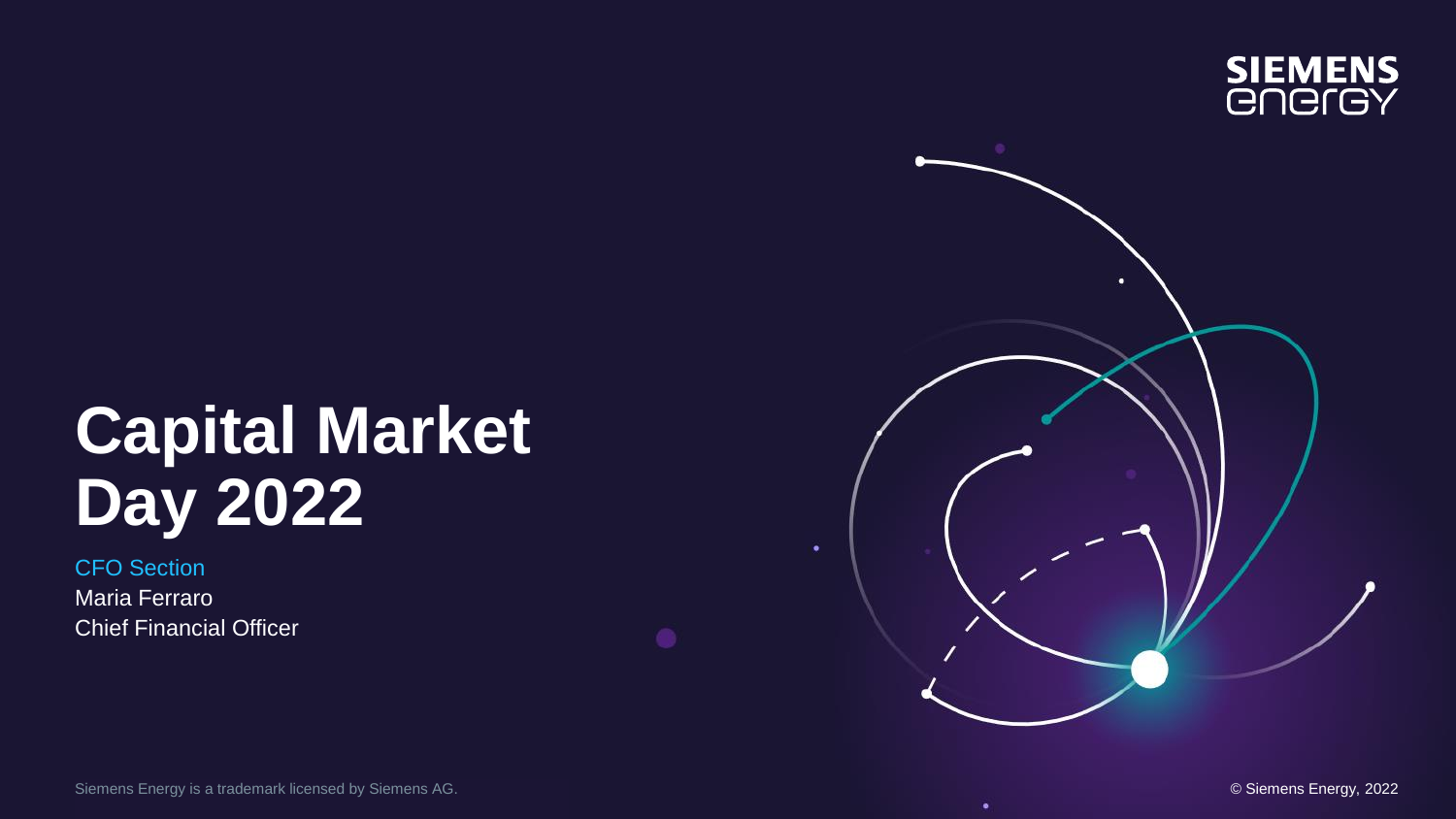#### **Disclaimer**

INFORMATION AND FORWARD-LOOKING STATEMENTS This document contains statements related to our future business and financial performance, and future events or developments involving Siemens Energy that may constitute forward-looking statements. These statements may be identified by words such as "expect," "look forward to," "anticipate" "intend," "plan," "believe," "seek," "estimate," "will," "project," or words of similar meaning. We may also make forward-looking statements in other reports, prospectuses, in presentations, in material delivered to shareholders, and in press releases. In addition, our representatives may from time to time make oral forward-looking statements. Such statements are based on the current expectations and certain assumptions of Siemens Energy´s management, of which many are beyond Siemens Energy´s control. These are subject to a number of risks, uncertainties, and other factors, including, but not limited to, those described in disclosures, in particular in the chapter "Report on expected developments and associated material opportunities and risks" in the Annual Report. Should one or more of these risks or uncertainties materialize, should acts of force majeure, such as pandemics, occur, or should underlying expectations including future events occur at a later date or not at all, or should assumptions prove incorrect, Siemens Energy's actual results, performance, or achievements may (negatively or positively) vary materially from those described explicitly or implicitly in the relevant forward-looking statement. Siemens Energy neither intends, nor assumes any obligation, to update or revise these forward-looking statements in light of developments which differ from those anticipated. This document includes supplemental financial measures – that are not clearly defined in the applicable financial reporting framework – and that are or may be alternative performance measures (non-GAAP-measures). These supplemental financial measures should not be viewed in isolation or as alternatives to measures of Siemens Energy´s net assets and financial position or results of operations as presented in accordance with the applicable financial reporting framework in its consolidated financial statements. Other companies that report or describe similarly titled alternative performance measures may calculate them differently. Due to rounding, numbers presented throughout this and other documents may not add up precisely to the totals provided and percentages may not precisely reflect the absolute figures.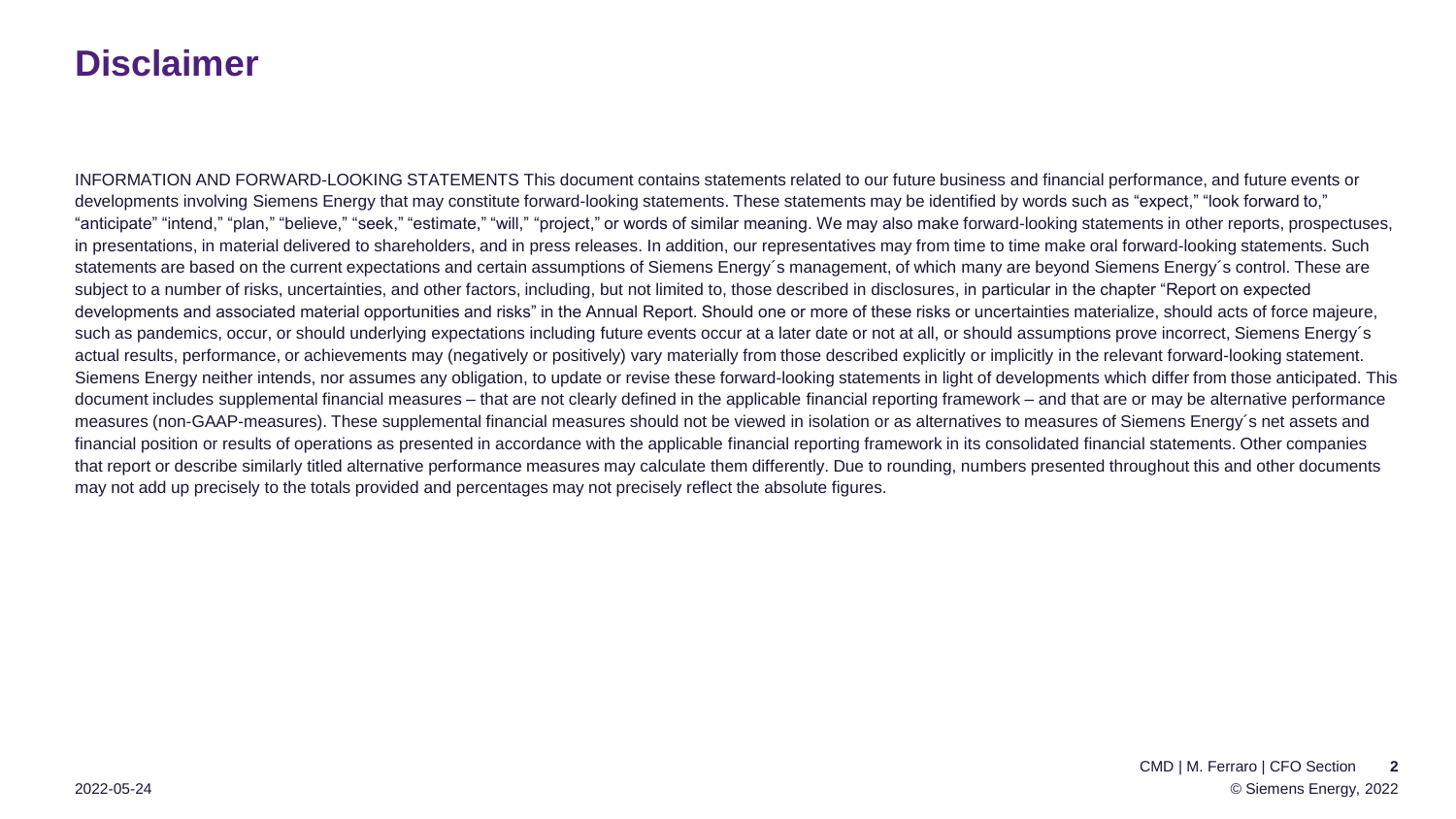# **Our target**

Full focus on sustainable shareholder value creation

#### **Key messages**

Gas and Power has been delivering on its targets

Improving market trends and our focus on customers and advancements in technology result in a rising order backlog of better margin quality

Higher margins and strong cash conversion remain priorities as the topline inflects for sustainable growth

Going forward new group structure and increased disclosure leads to greater transparency

New Business Area margin targets clearly support original Gas and Power margin target of  $\geq 8\%$  as reported for FY25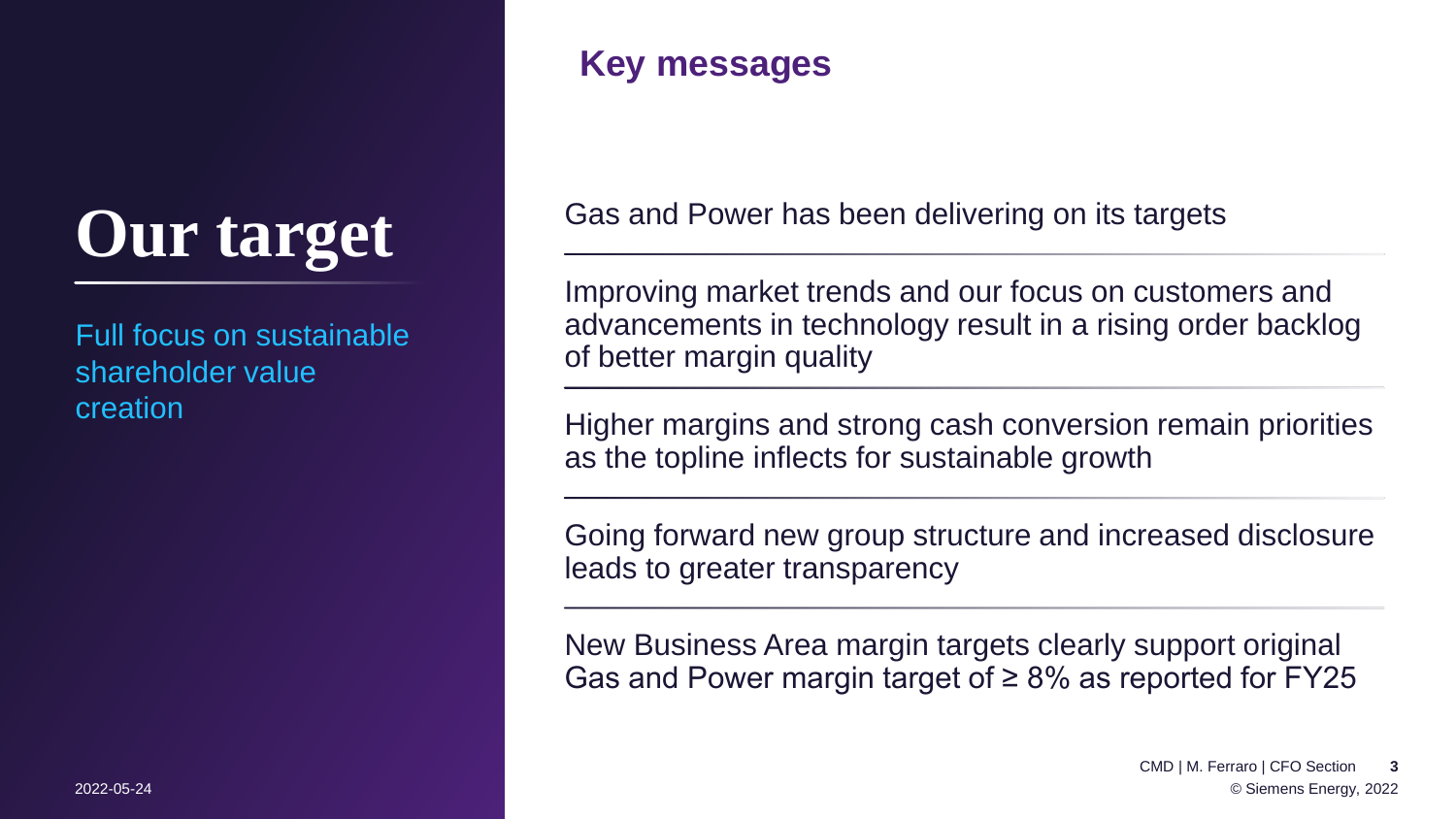## **Progress** report **01 02 03**

Increasing transparency **Sustainable** 

value creation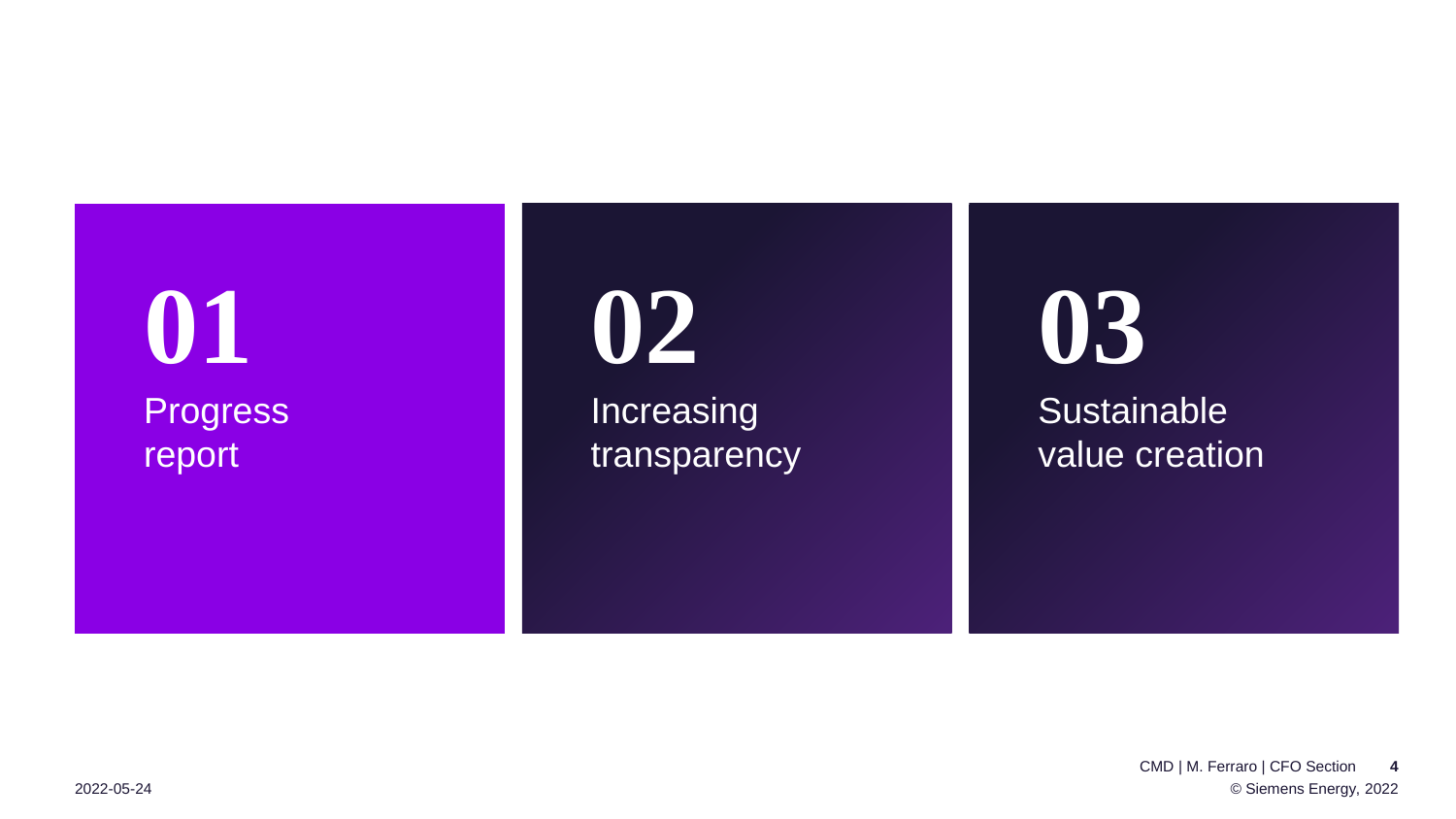#### **Increasing order backlog with better margin profile**



#### Gas and Power (GP) order backlog (€bn)

## **Improved business foundation**

Backlog covering c. 3x annual revenue

Strong increase across all businesses

Average margin up >150bps in both New Units and Services since beginning of FY20

Legacy projects with low margin profile to a large extent executed

Further increase in high margin & resilient service business backlog (c. 60% of GP backlog)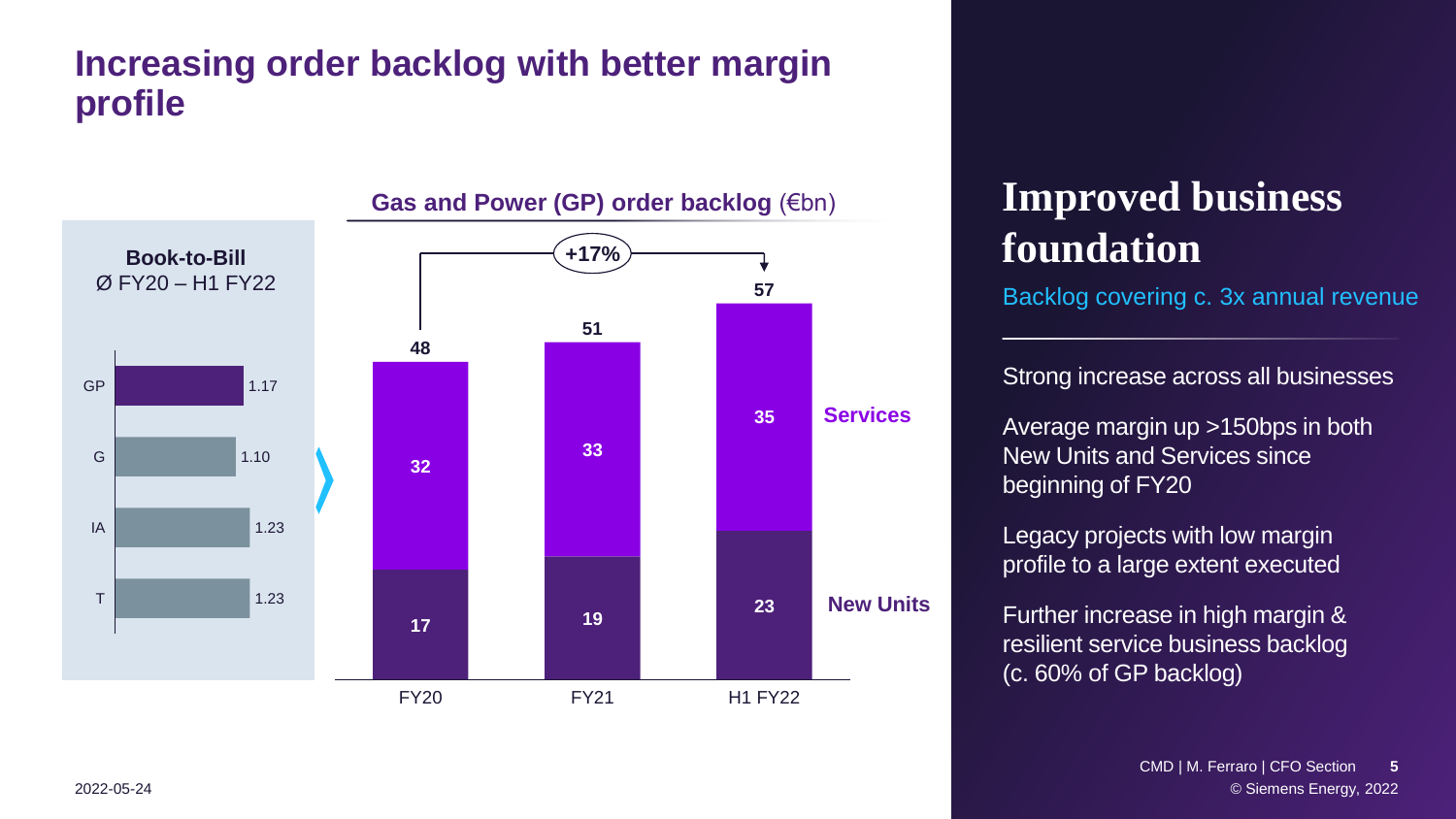#### **Gas and Power cost saving programs to deliver structural savings fully on track**

**c. €300m >€500m >€800m cost saving target<sup>1</sup>**

Oct 2020 – Sept 2023

Cumulative savings until end of FY22 Cumulative savings to be realized in FY23

**1** Cost saving target (FY2020 – 2023) announced at the CMD in Sept 20

2022-05-24

## **Focus on execution**

>€350m realized by H1 FY22

Resizing capacities and function optimization (c. 3,700 reduced by H1 FY22)

Consolidation of footprint (e.g. Le Havre, Olean)

Stronger footprint in best cost countries (e.g. Romania Hub established)

Portfolio alignment (e.g. divestment of gas engine business and Voith Hydro stake)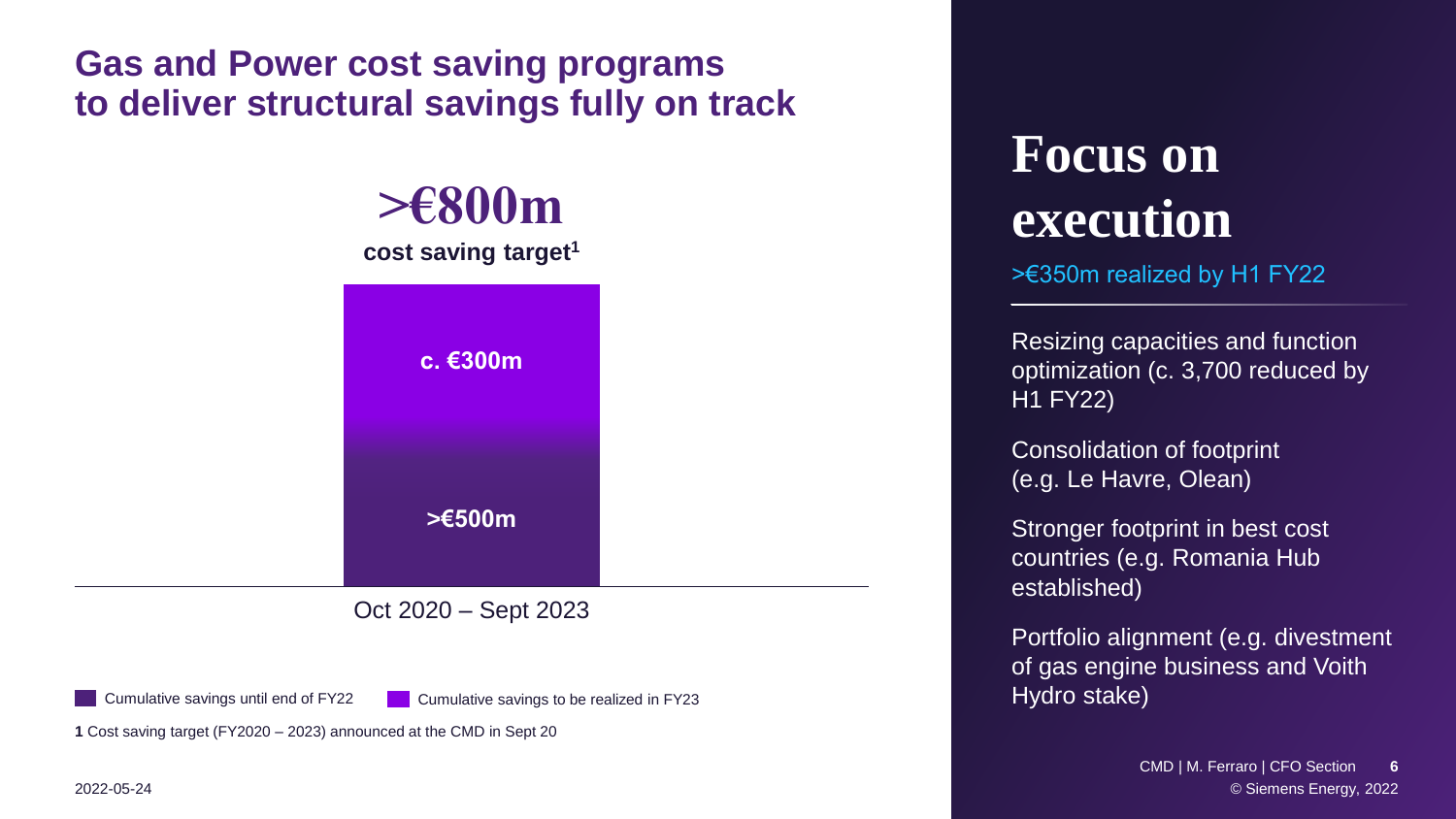#### **Continuous broad-based margin expansion along the progress of our cost saving programs**



**1** With the Q2 earnings release (May 11, 2022), Siemens Energy maintained the guidance range for the GP segment in fiscal year 2022. However, in light or prevailing challenges Siemens Energy expects results in GP towards the low end of the range.

© Siemens Energy, 2022 © Siemens Energy, 2022 CMD | M. Ferraro | CFO Section **7** CMD | M. Ferraro | CFO Sectione Siemens Energy, 2022 – 2022-05-24 **Contract Energy, 2022** – 2022-05-24 **Contract Energy, 2022 7**

2022-05-24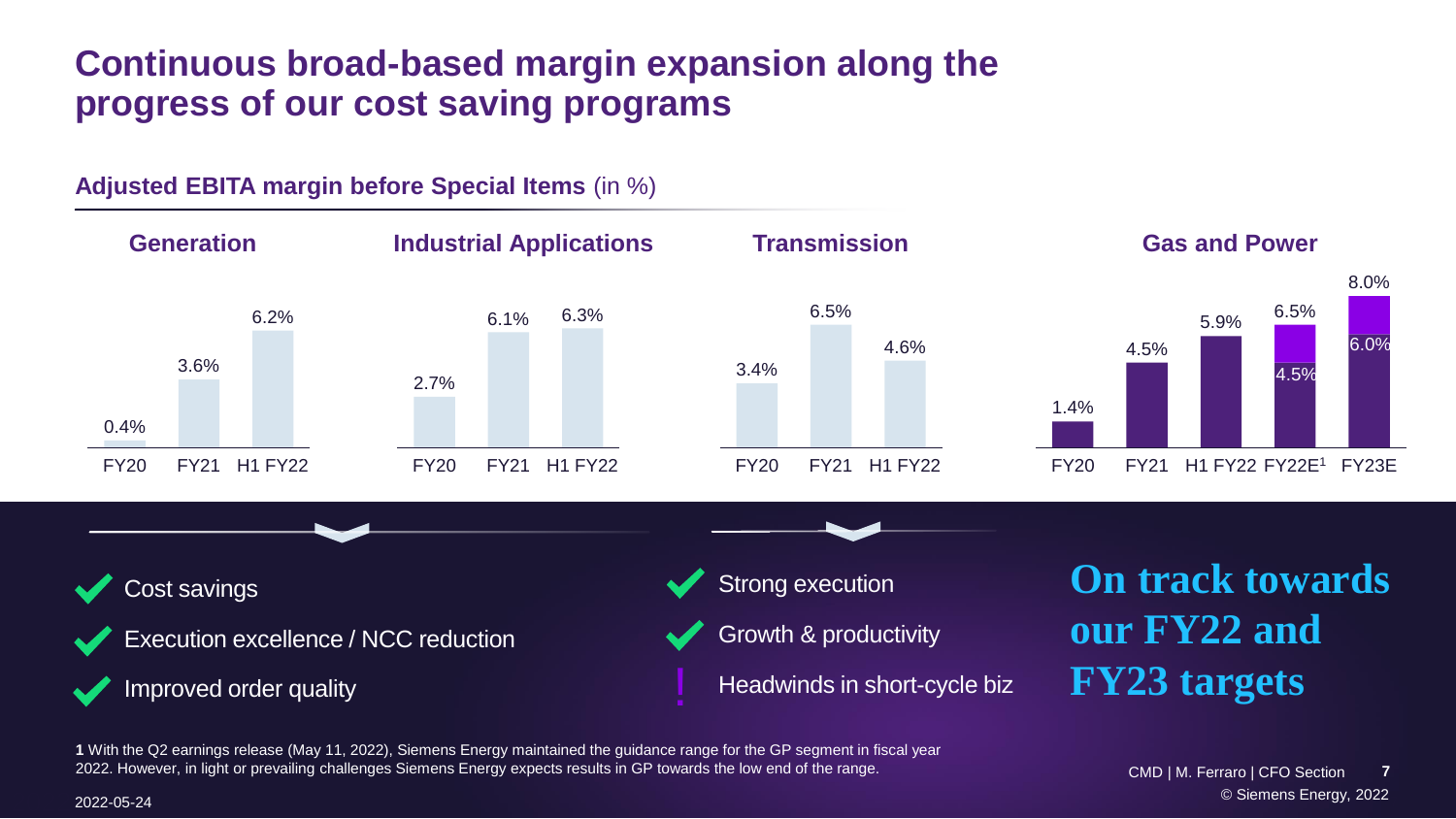#### **Unprecedent headwinds**

#### **War in Ukraine**

- New business stopped and following sanctions regime
- Annual business volume of c. €0.5bn, incl. service
- Loss of revenue (c.  $\epsilon$ 300m  $\epsilon$ 400m) in FY22 and high double digit/low triple digit impact on profitability
- Gas and Power business base in Russia under review

#### **Supply Chain Constraints / COVID-19**

- Under absorption due to lack of material and COVID-19 related factory closures
- Rising material and logistic costs
- Roughly €100m net impact on profitability, primarily in shorter cycle product business

#### **Rising inflation increases gross cost**

• Broad based inflation in wages, external services and energy cost, in addition to soaring material and logistic costs

### **Defending our margins**

**Resilient business mix** incl. >40% service share with effective cost indexation

**Risk and project management excellence,** effectively hedging long-term project commitments and **protecting our backlog**

**World-class supply chain management** limiting cost increases and avoiding critical shortages since FY20

**Overall favorable market momentum**, boosting orders and allowing price increases

**Base productivity programs** continuously contributing to mitigation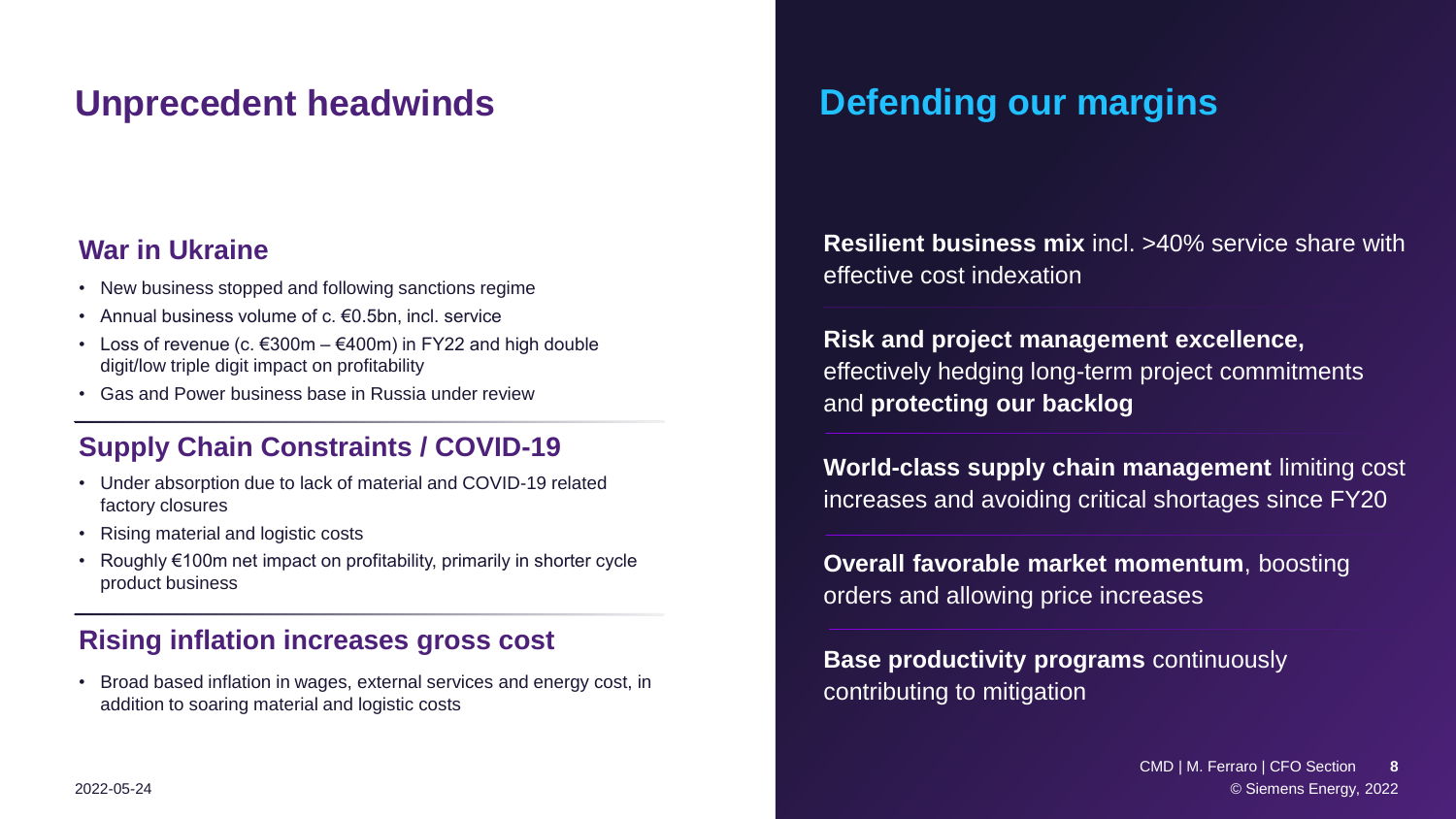#### **Exceptional cash conversion supported by rigorous working capital management**

**Free cash flow pre tax (€bn) 3.9 -3.3 -2.1 5.3 4.7 -2.9 -2.1** FY19 **3.8** FY20 **4.2 4.5 -4.6 -3.2 -2.8** FY21 **4.1 5.3 -2.8** H1 FY22 **1.4** FY19 FY20 FY21 H1 FY22 **0.7 0.7 0.9 Operating Net Working Capital (€bn) CCR<sup>1</sup> Ø >2 4.1 3.1 2.1 1.9 >€2bn Reduction** Trade payables rade receivables **Inventories** Net CA/CL

2022-05-24 **1** CCR adjusted for write down in connection to our streamlining of the aeroderivative gas turbines business **2** €1.2bn Operating Net Working Capital (ONWC) reduction target between FY19 and FY23 presented at CMD 2020

## **OWC target FY23 already achieved<sup>2</sup>**

Ongoing asset management focus

Net Contract Assets / Contract Liabilities (CA/CL) driven by strong orders and favorable project cash curves

Inventory increase reflects higher volume of projects in execution and higher safety stock given supply chain constraints

Payables benefit from extended payment payment terms terms and supply chain finance initiatives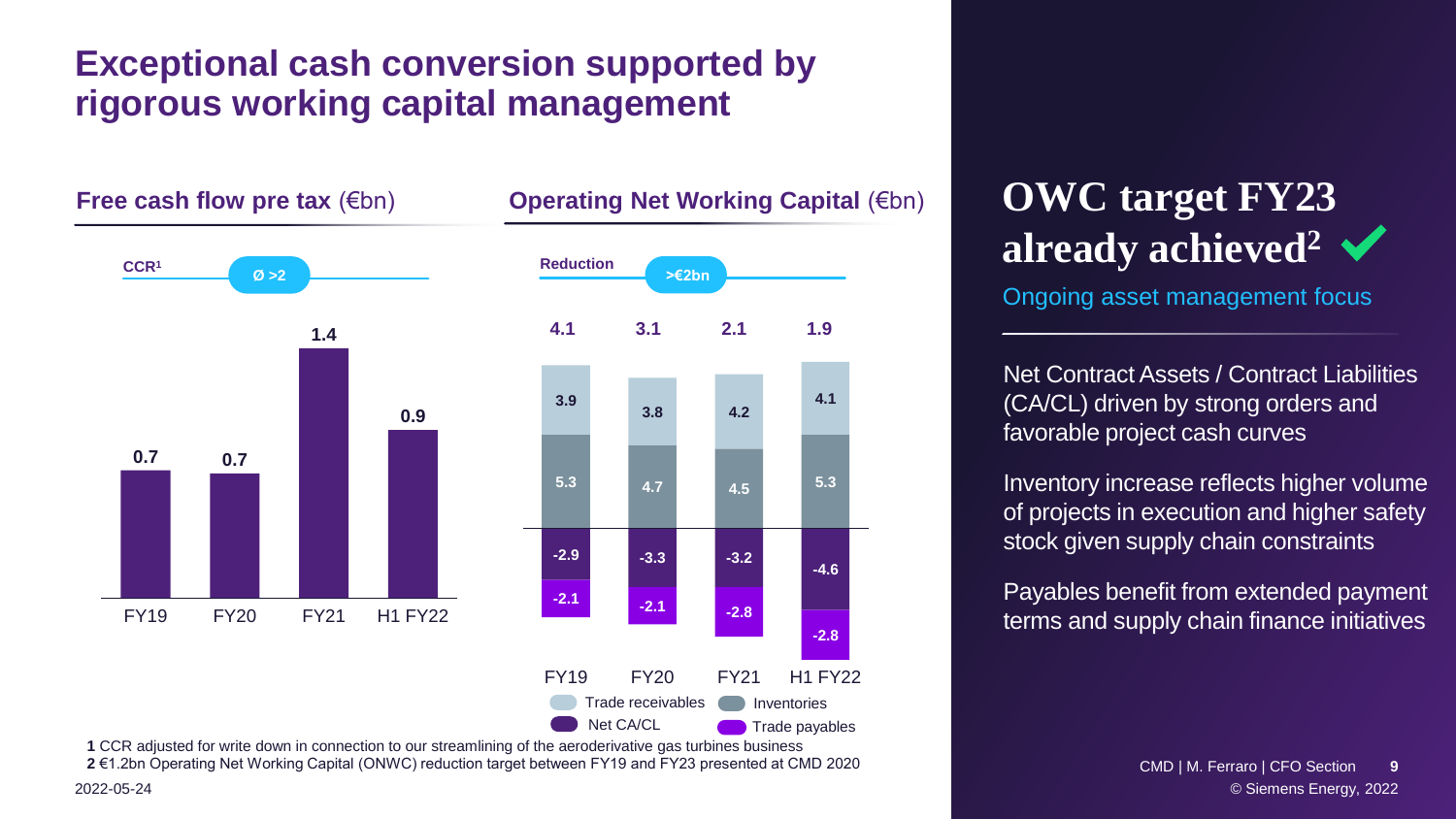## **Keeping our promises**



#### **Improved business foundation**

Higher backlog with improved margin and cash profile

**Cost saving programs fully on track** Focus on implementation

**Profitability improved across all divisions within GP** Step-by-step increase towards mid-term target

**Asset excellence** 

Cash conversion supported by rigorous working capital management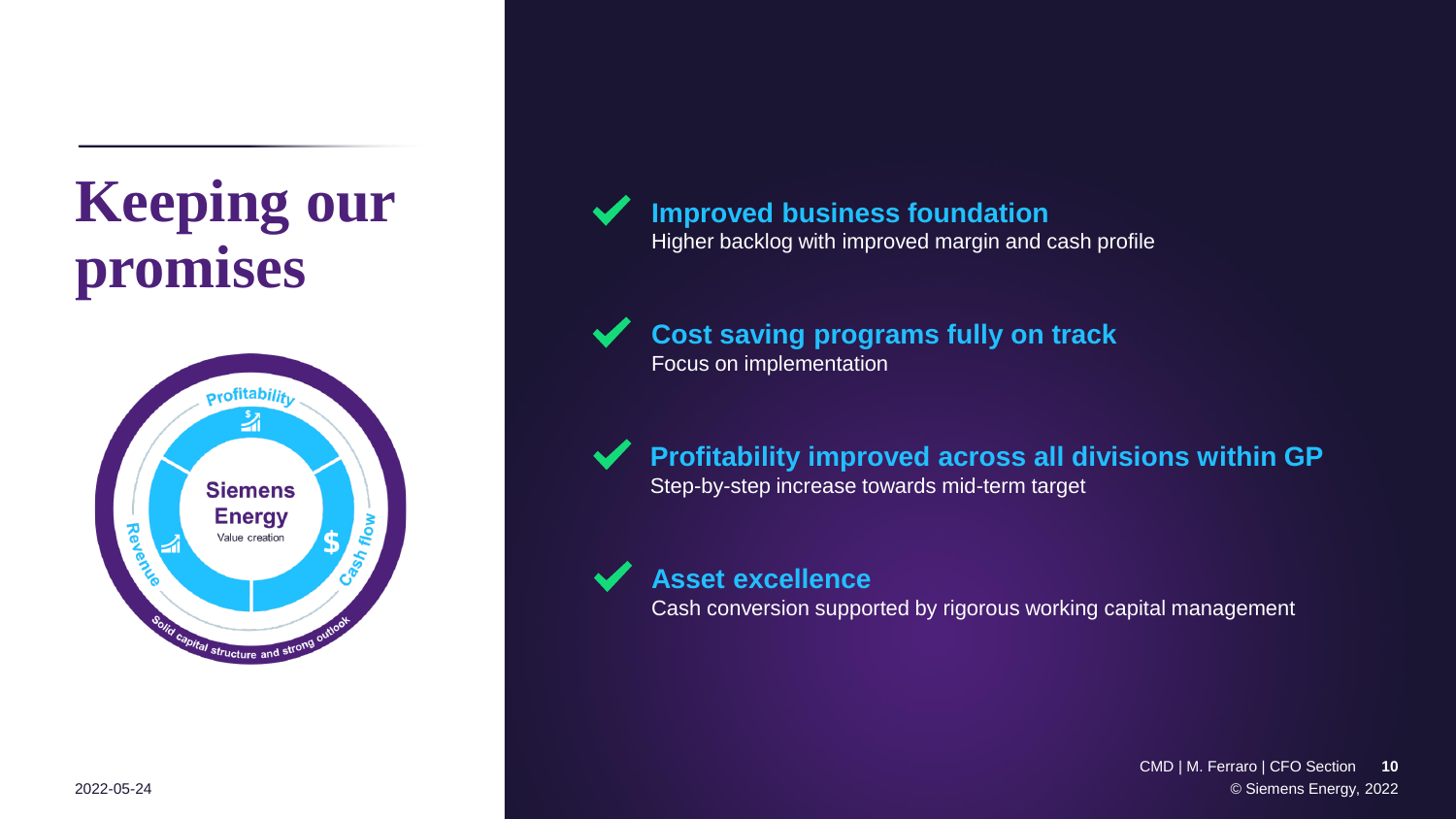## **Progress** report **01 02 03**

Increasing transparency **Sustainable** value creation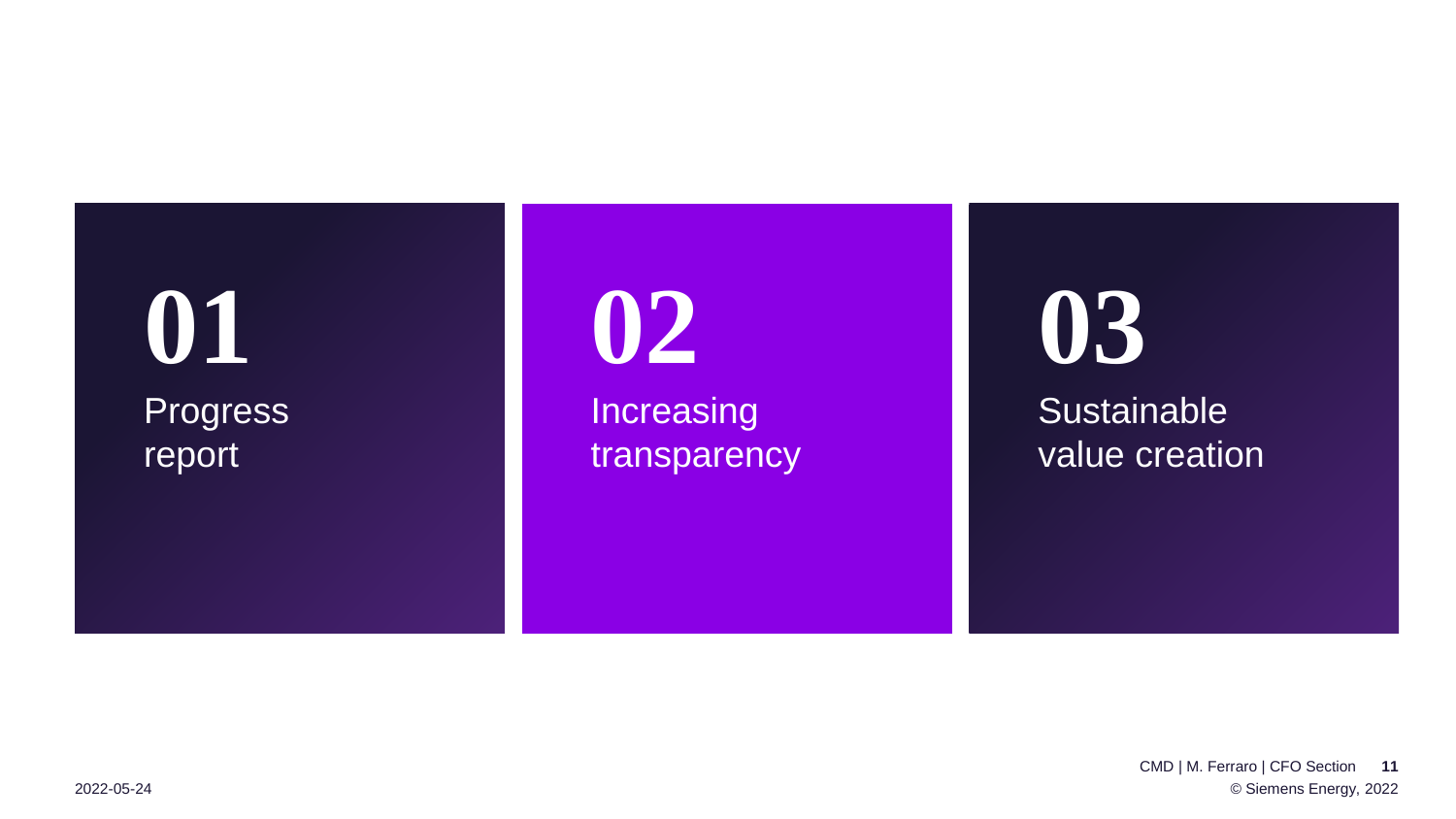#### **New reporting structure significantly increases transparency**

#### **Reporting structure**



**1** Transformation of Industry reflecting total of four Independently Managed Businesses (operating segments)

### **New reporting structure**

Effective October 1, 2022

New reporting structure following board structure, splitting former Gas and Power segment into 3 segments

Gas Services, Grid Technologies, Transformation of Industry and SGRE will be disclosed as segments

Additional disclosure within Transformation of Industry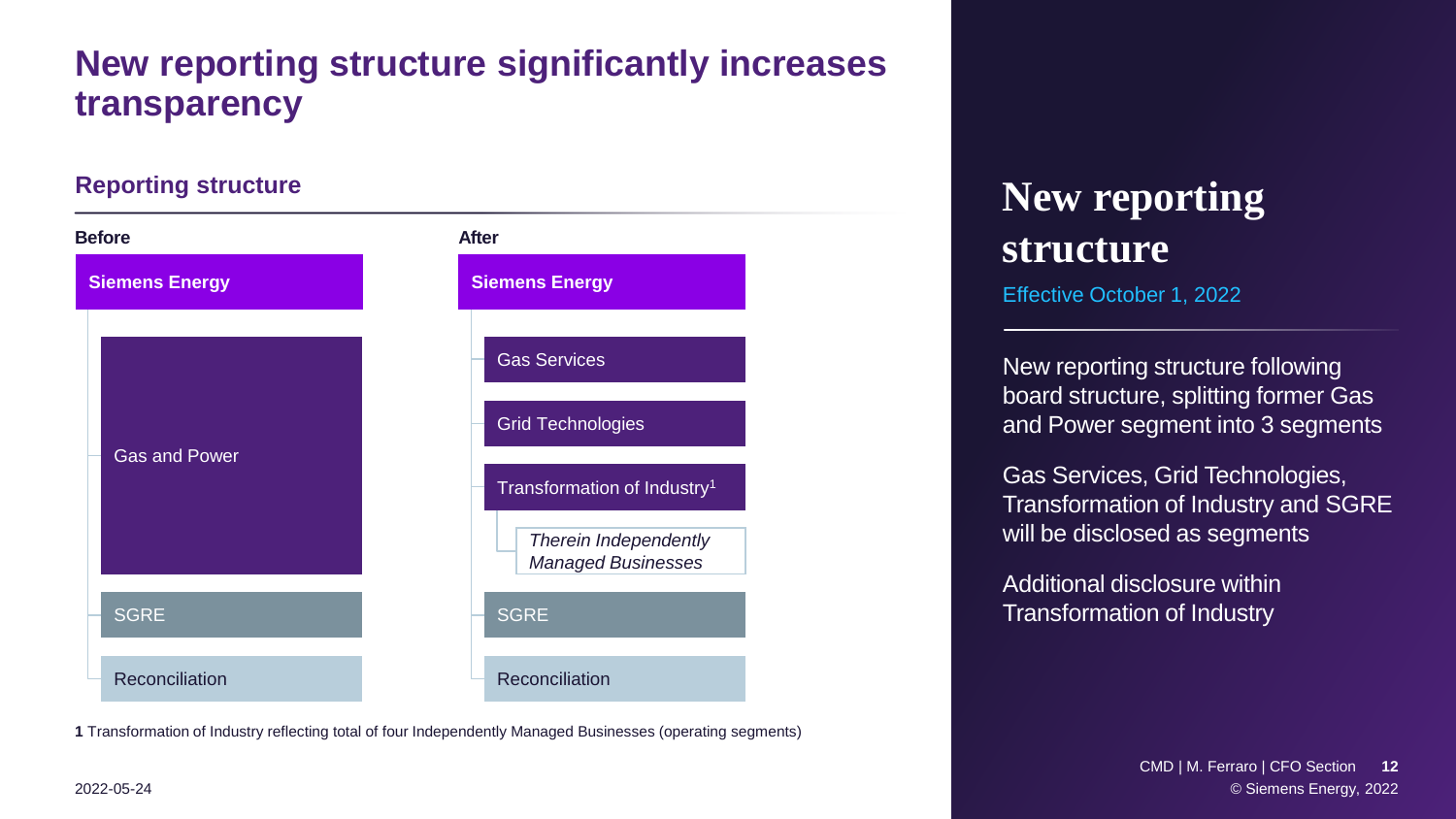#### **Greater transparency enables the capital market to fully appreciate the value of each Business Area**

| <b>Business Areas</b>                  |                                                             | <b>Business activities included</b>                                                                                                                                                 | Revenue / Adj. EBITA margin<br>before SI (FY21 pro-forma) <sup>1</sup> |           |
|----------------------------------------|-------------------------------------------------------------|-------------------------------------------------------------------------------------------------------------------------------------------------------------------------------------|------------------------------------------------------------------------|-----------|
| <b>Gas Services (GS)</b>               |                                                             | Includes all gas and large steam turbines and related service business from former Generation and<br><b>Industrial Applications businesses</b>                                      | <b>€9.0bn</b>                                                          | 7.0%      |
| <b>Grid Technologies (GT)</b>          |                                                             | Same as former Transmission business, future storage activities will be included as well                                                                                            | €5.8bn                                                                 | 6.5%      |
| <b>Transformation of Industry (TI)</b> |                                                             |                                                                                                                                                                                     | €3.9bn                                                                 | neg. 2.5% |
|                                        | <b>Sustainable Energy Systems (SES)</b>                     | H2 Electrolyzer systems (former New Energy Business), Power-to-X plants, Hybrid solutions                                                                                           |                                                                        | neg. 200% |
|                                        | Electrification, Automation,<br><b>Digitalization (EAD)</b> | Previously part of Industrial Application business. Integrated EAD solutions, value added services &<br>consultancy                                                                 | €1.0bn                                                                 | 4.0%      |
|                                        | <b>Industrial Steam Turbines</b><br>& Generators (IST)      | Previously part of Generation and Industrial Applications businesses. Industrial steam turbines (up to 250<br>MW) including services for fleet >60,000 units, Industrial Generators | €1.3bn                                                                 | 2.0%      |
|                                        | <b>Compression (CP)</b>                                     | Previously part of Industrial Applications business. Turbo & Reciprocating compressors including service<br>for fleet >25,000 units, Compression trains / systems                   | €1.6bn                                                                 | neg. 7.0% |

#### **New Reporting structure as of October 1, 2022**

**1** FY21 pro-forma restated figures reflecting new reporting structure, partially approximated. The pro-forma revenue numbers are rounded to the nearest 50 million and the profitability number to the nearest half percentage point.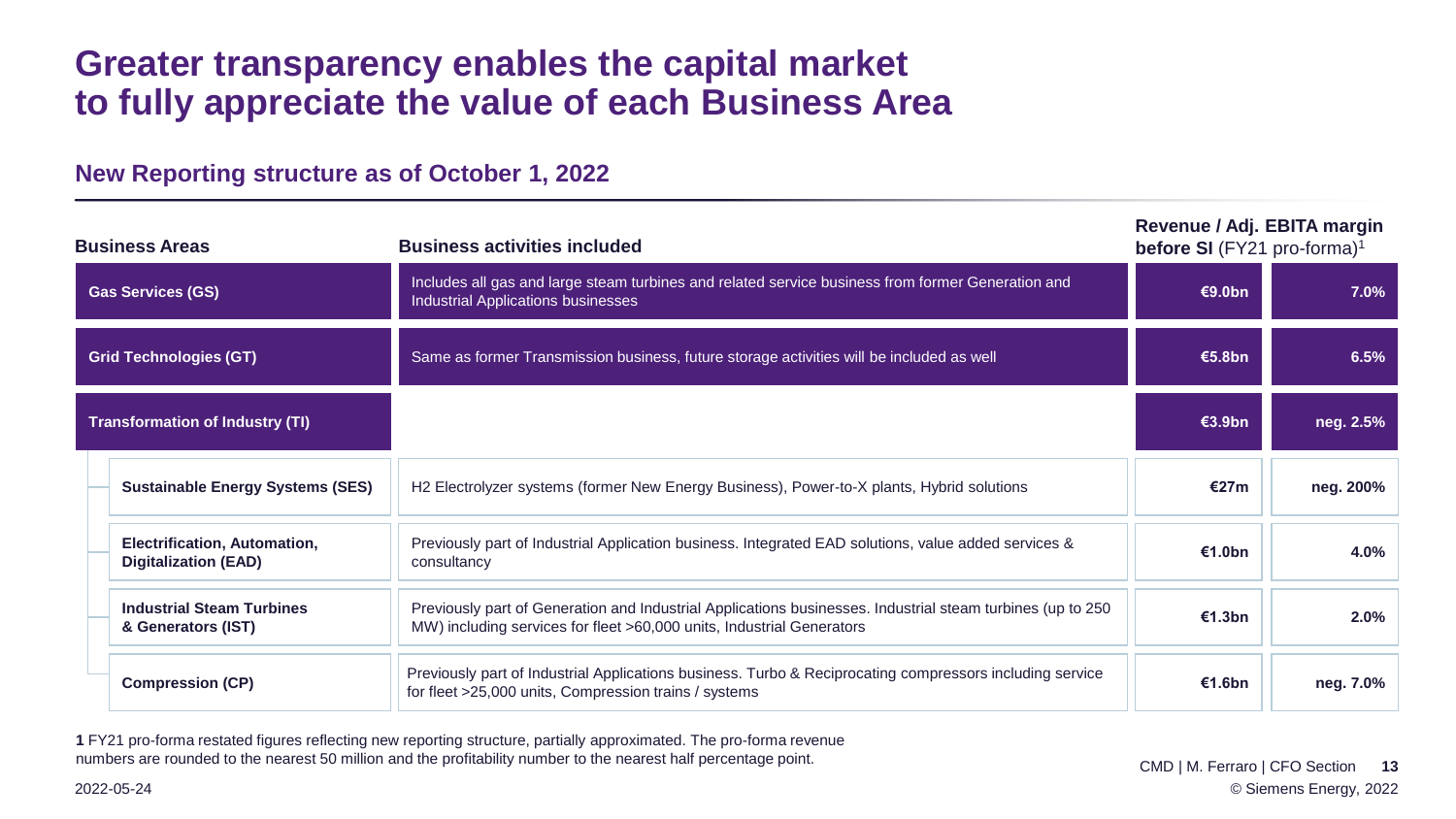## **Progress** report **01 02 03**

Increasing transparency **Sustainable** value creation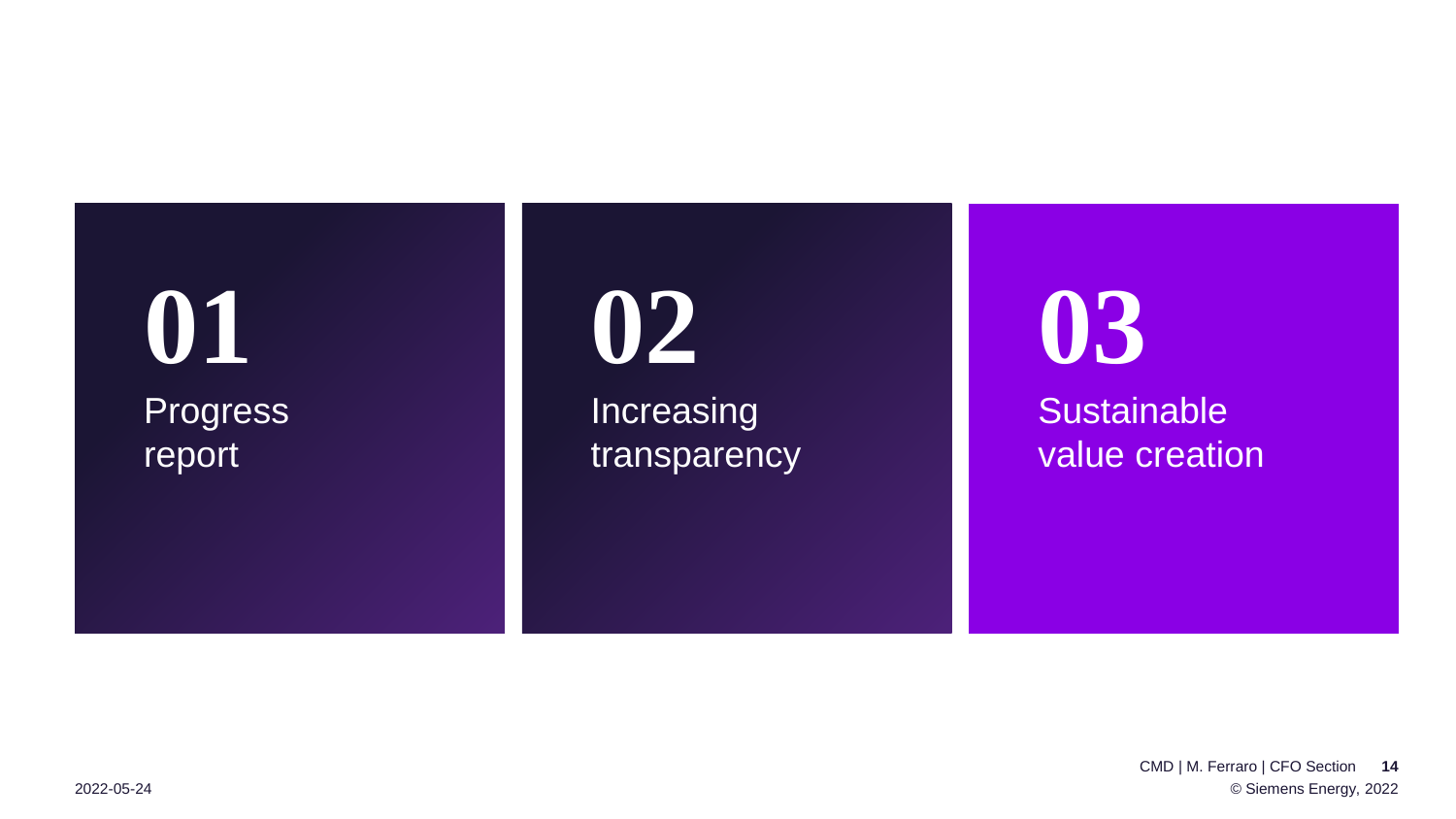#### **We are at an inflection point for sustainable growth at GP to lead the energy transformation**



**1** Comparable revenue growth CAGR, excluding currency translation and portfolio effects

**Excellent positioned** 

Accelerating markets Unique operating model Future growth fields

Growth synergies from a unified go to market approach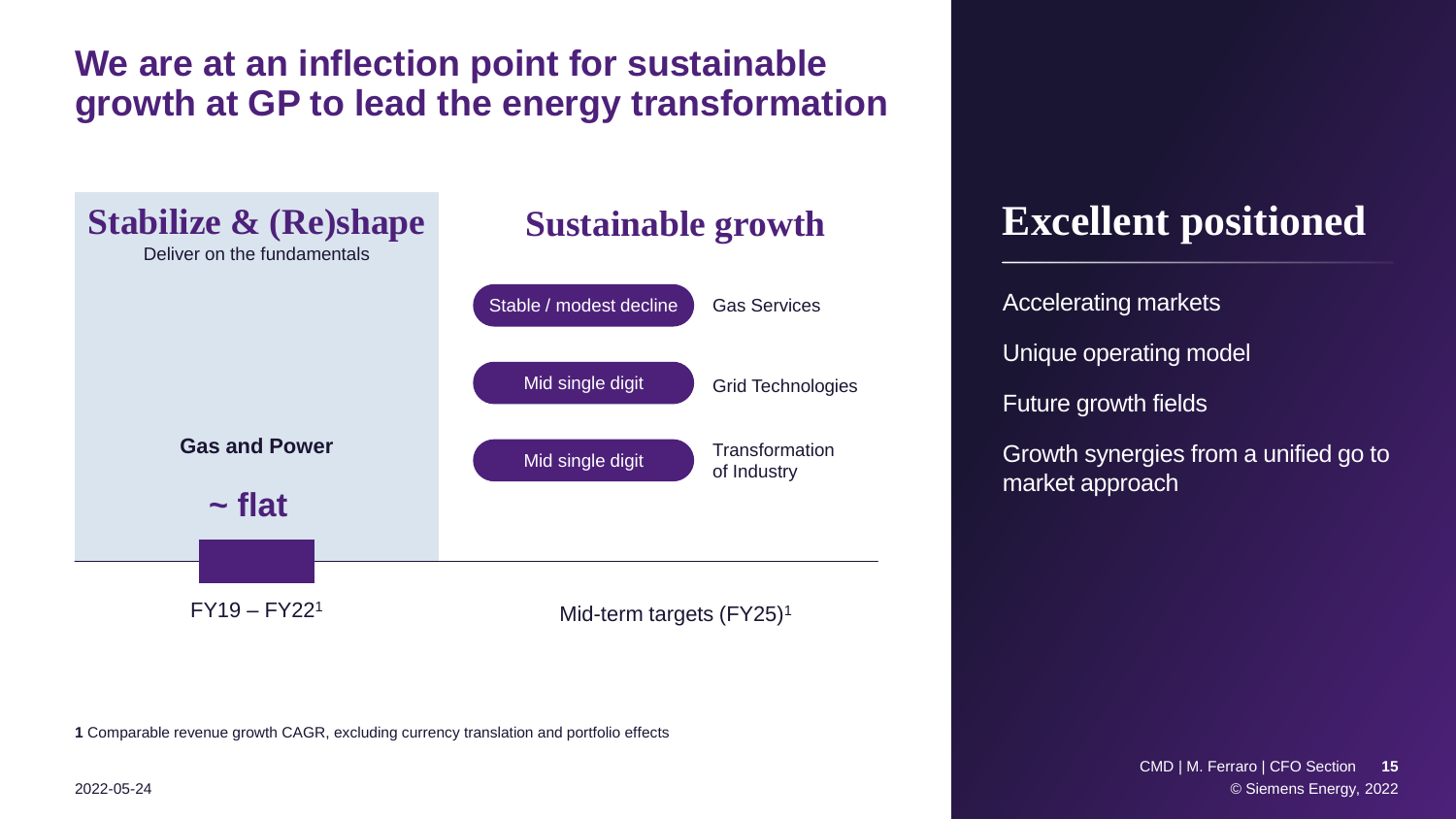#### **New Business Area margin targets clearly support original Gas and Power margin target of ≥ 8% as reported**



**1** With the Q2 earnings release (May 11, 2022), Siemens Energy maintained the guidance range for the GP segment in fiscal year 2022. However, in light or prevailing challenges Siemens Energy expects results in GP towards the low end of the range.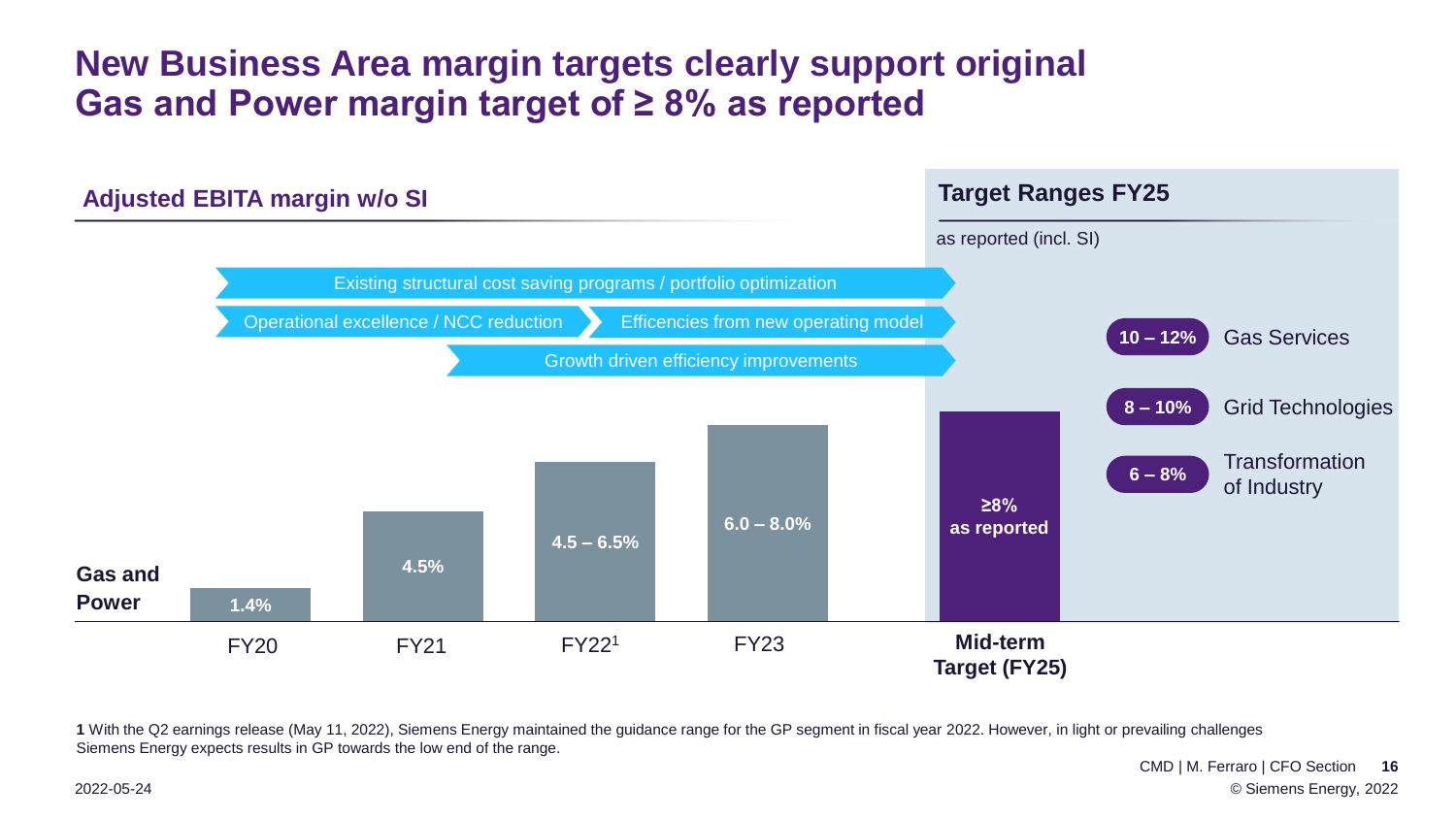#### **Siemens Energy: Strong balance sheet with a sizeable net cash position supports the operating business**



**Net cash/(Net debt) as of March 31, 2022 (in €m)**

**1** As of March 31, 2022; No major maturity towers, no covenants attached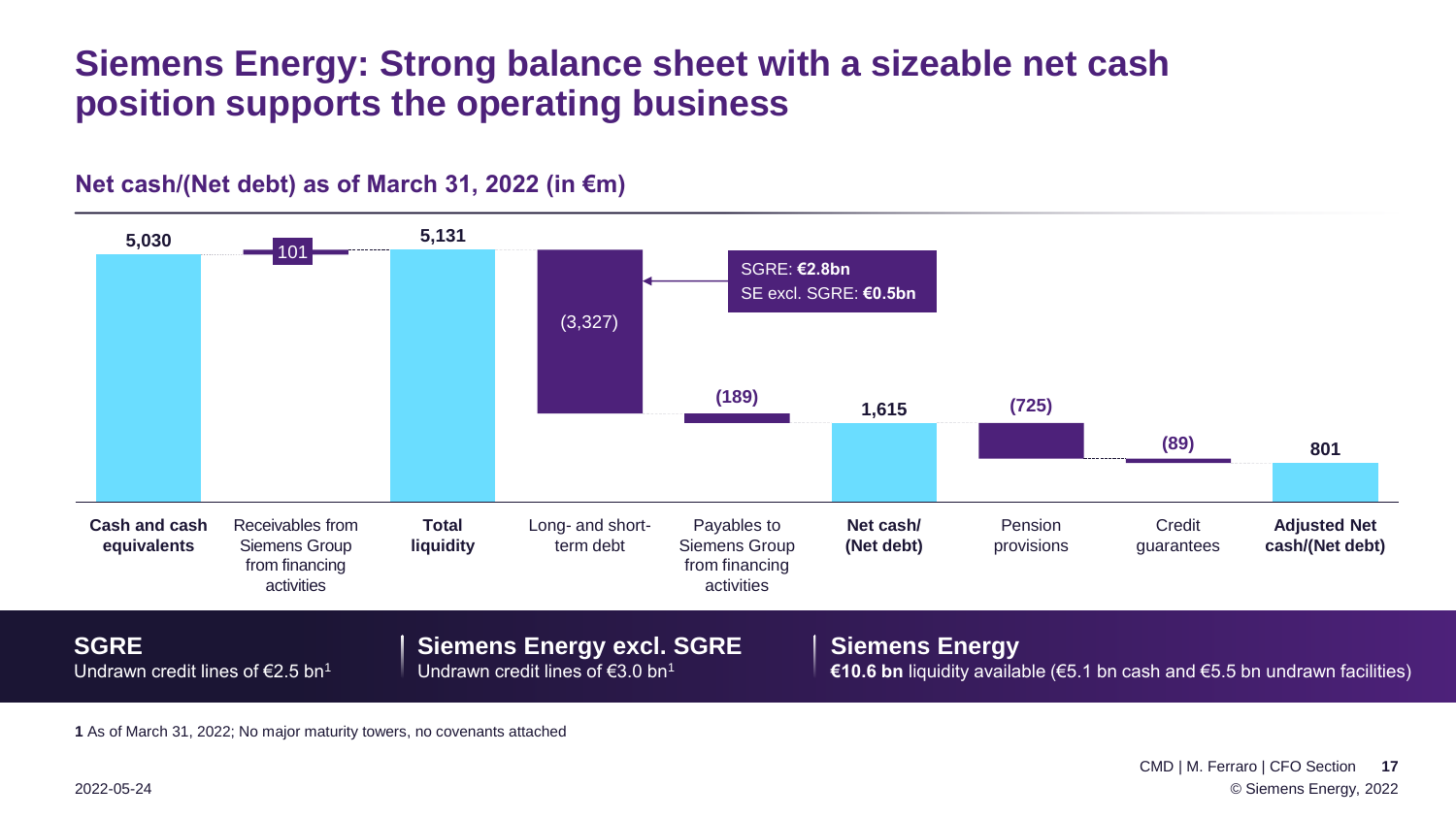**Commitment to a prudent financial policy consistent with a BBB credit rating**



Investment grade **BBB**, outlook negative

## **Our solid investment grade rating means**

Reliable access to debt and equity capital markets, if required

Financial solidity is indispensable for our business model

Favorable credit terms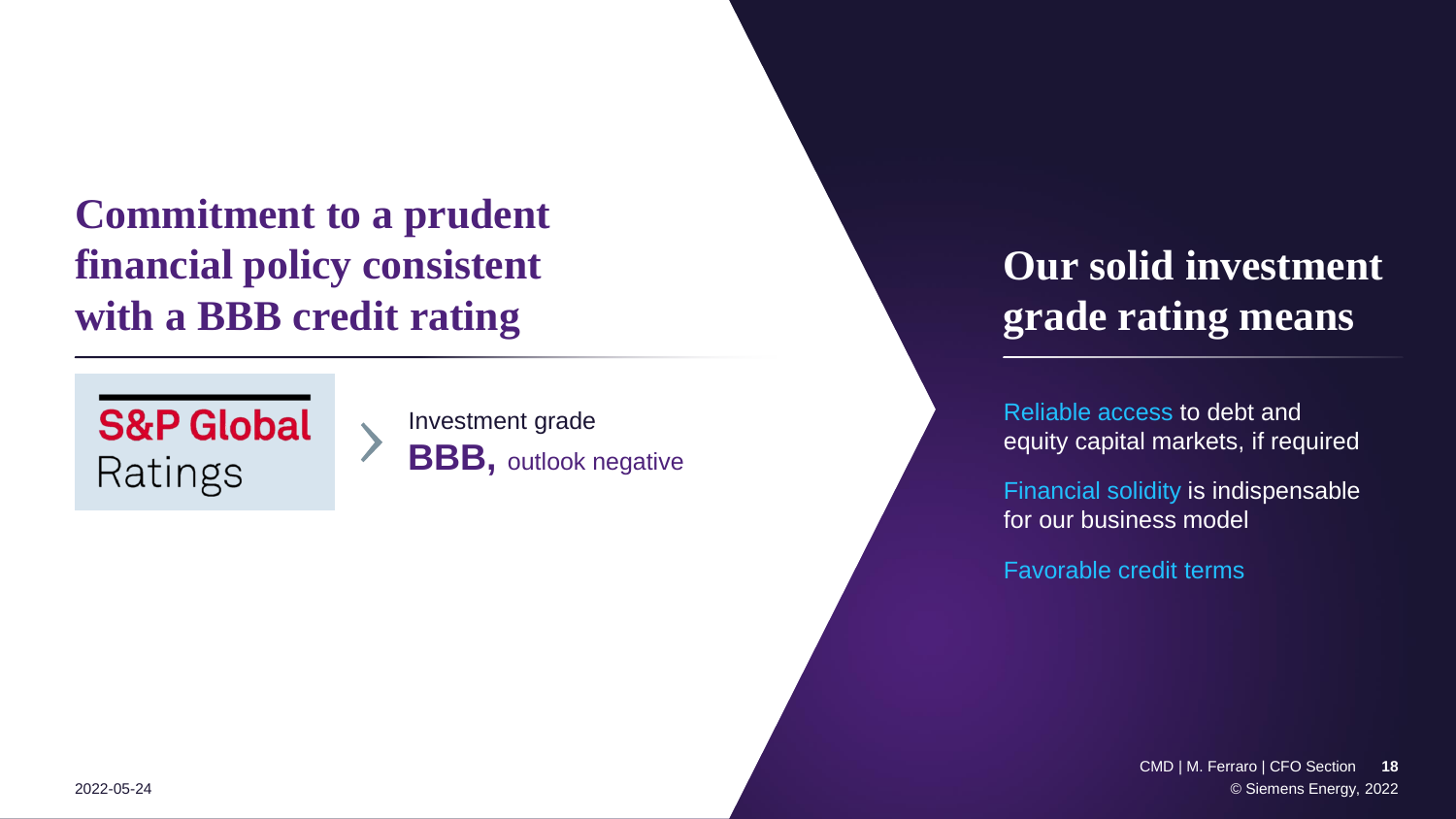#### **Disciplined capital allocation**

**Investments into the future**

Shifting capital allocation towards the three pillars with respect to R&D, capex and portfolio



### **Return cash to shareholders**

Dividend policy: 40 – 60% payout ratio<sup>1</sup>

**3**

### **Balance sheet**

Committed to a prudent financial policy and strong balance sheet consistent with a BBB credit rating

**1** Net income attributable to shareholders

**1**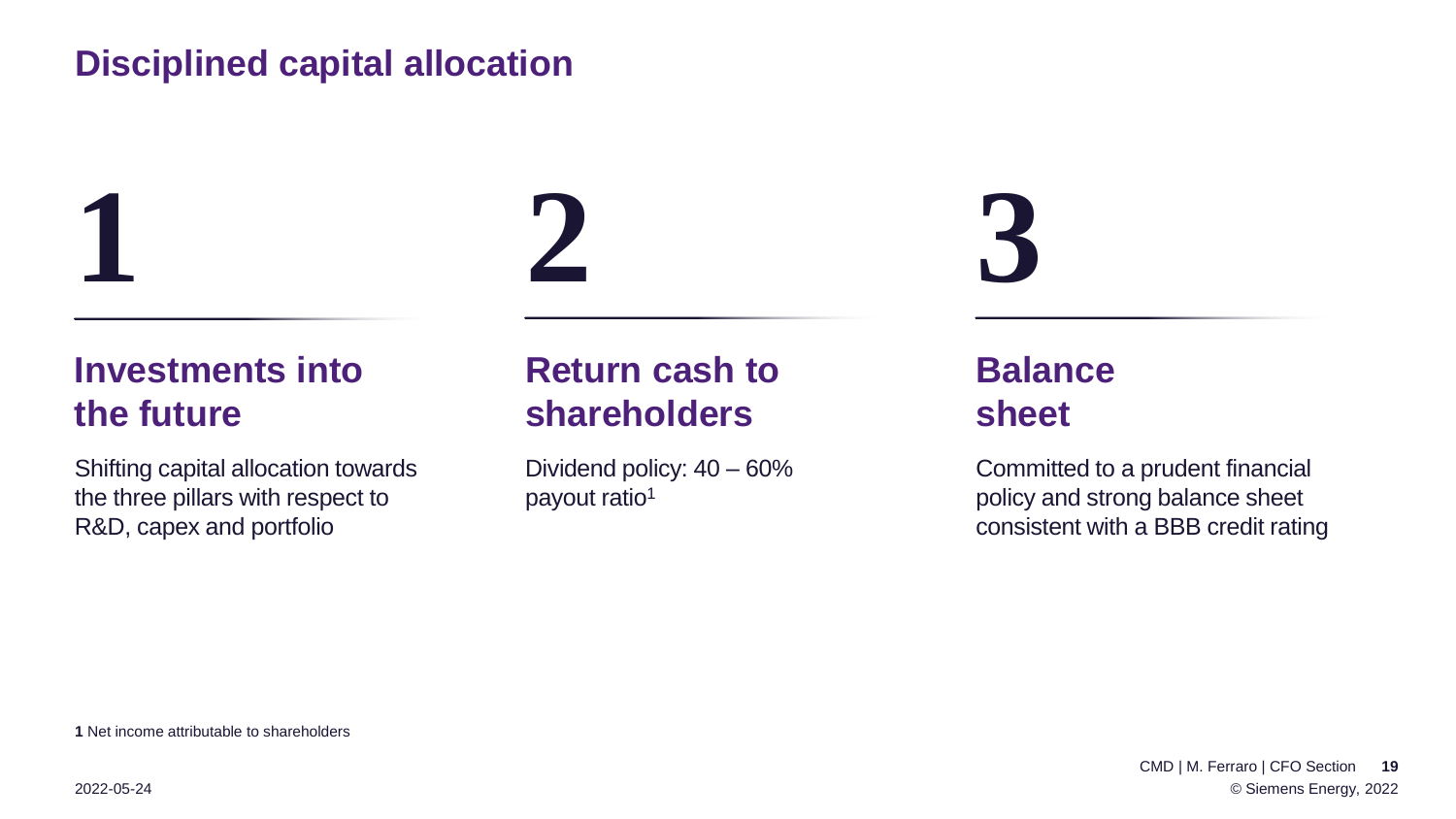# **Our target**

Full focus on sustainable shareholder value creation

#### **Key messages**

Gas and Power has been delivering on its targets

Improving market trends and our focus on customers and advancements in technology result in a rising order backlog of better margin quality

Higher margins and strong cash conversion remain priorities as the topline inflects for sustainable growth

Going forward new group structure and increased disclosure leads to greater transparency

New Business Area margin targets clearly support original Gas and Power margin target of  $\geq 8\%$  as reported for FY25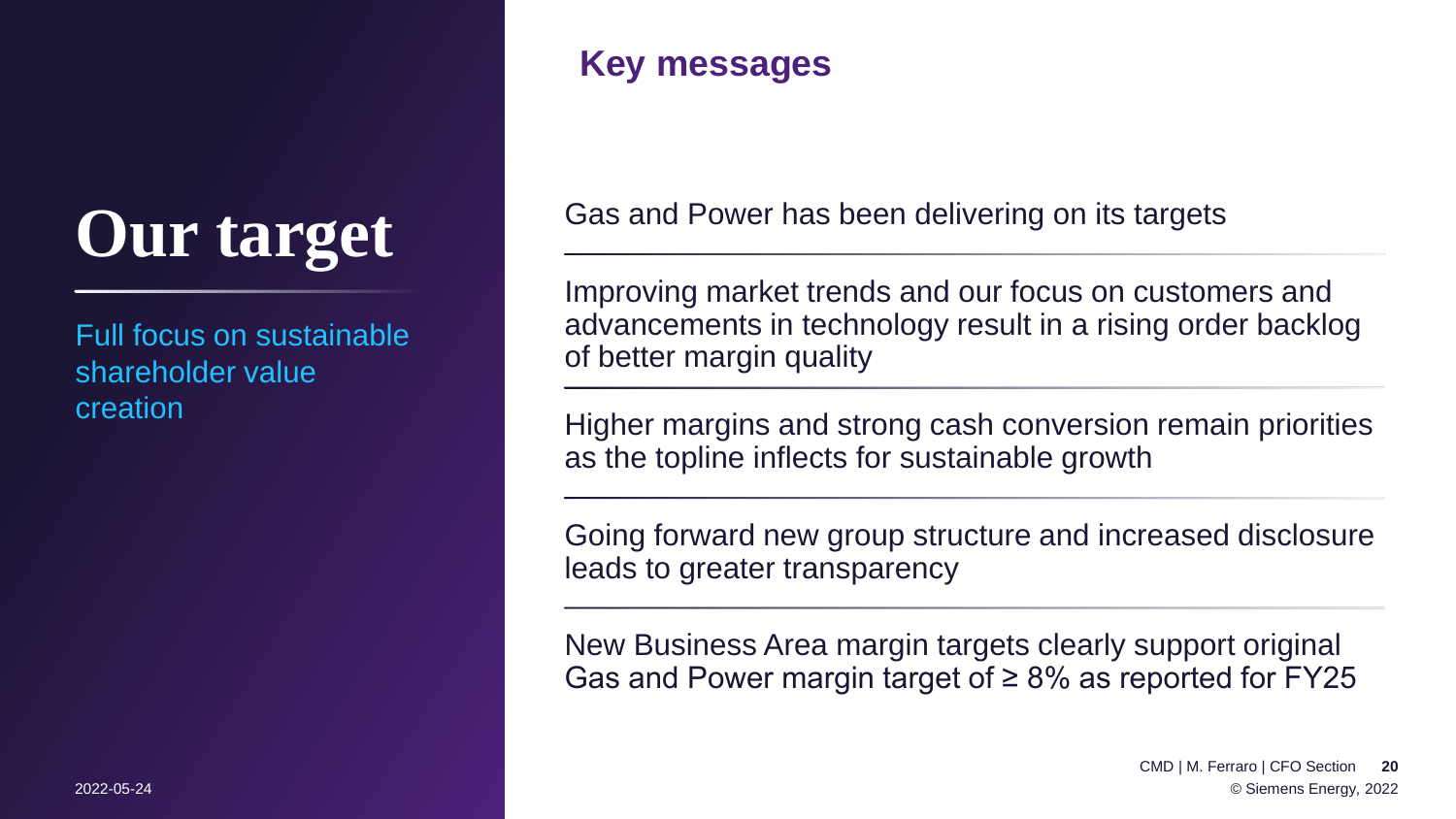

# **Appendix**

© Siemens Energy, 2022 CMD | M. Ferraro | CFO Section **21**

Siemens Energy is a trademark licensed by Siemens AG. 2022-05-24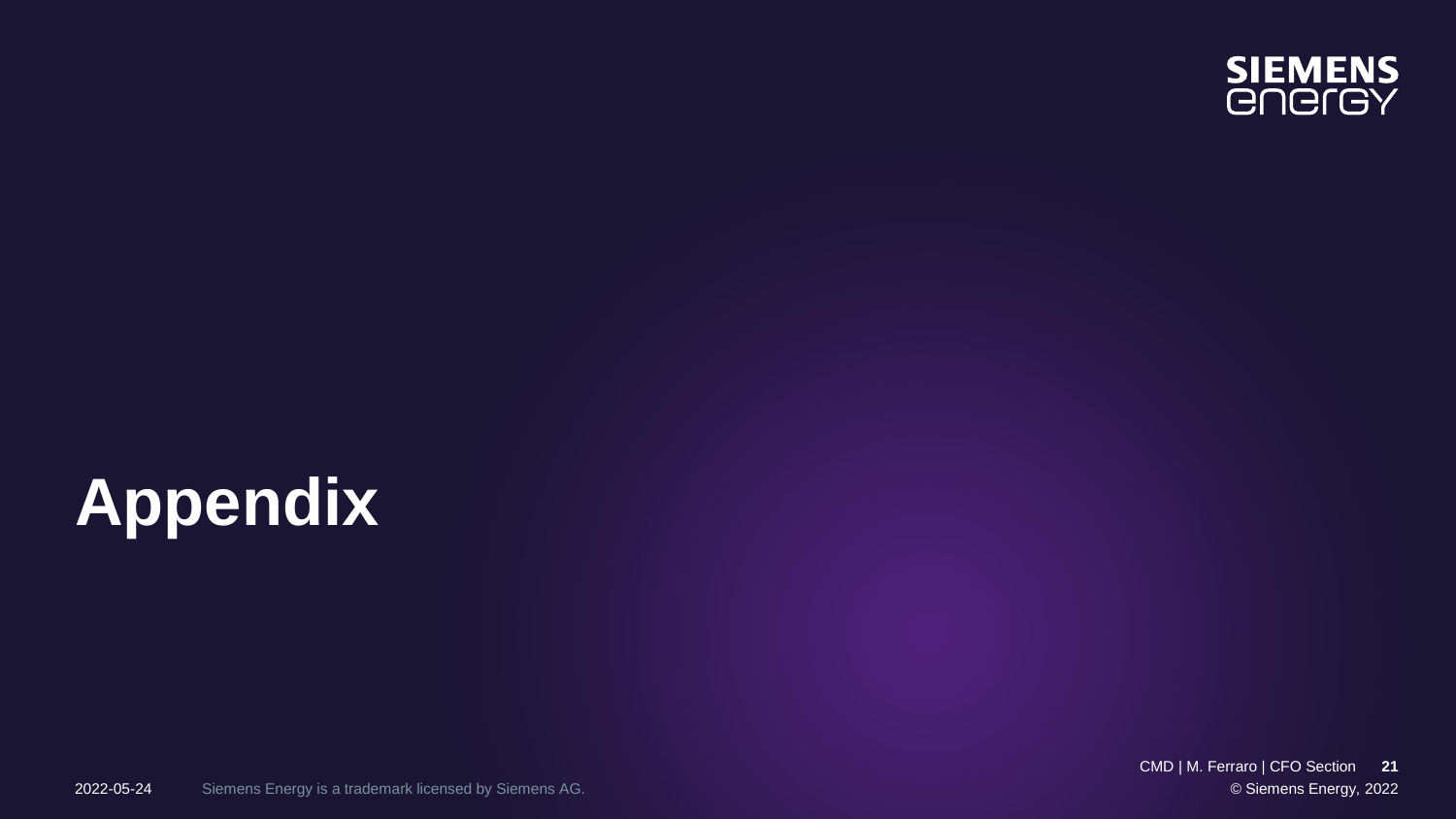### **The new transparency at a glance**

| <b>Regular Reporting</b>     | <b>Orders</b>                                                                                                                                                  | Order<br><b>Backlog</b> | Revenue | Adj.<br><b>EBITA</b> | Adj. EBITA<br>before SI | <b>FCF</b><br>pre tax | <b>EBITDA</b>                  | New Unit/<br>Service Split <sup>1</sup> |  |  |
|------------------------------|----------------------------------------------------------------------------------------------------------------------------------------------------------------|-------------------------|---------|----------------------|-------------------------|-----------------------|--------------------------------|-----------------------------------------|--|--|
| <b>Siemens Energy</b>        |                                                                                                                                                                |                         |         |                      |                         |                       |                                |                                         |  |  |
| <b>GS</b>                    |                                                                                                                                                                |                         |         |                      |                         |                       |                                |                                         |  |  |
| <b>GT</b>                    |                                                                                                                                                                |                         |         |                      |                         |                       |                                |                                         |  |  |
| T                            |                                                                                                                                                                |                         |         |                      |                         |                       |                                |                                         |  |  |
| <b>SES</b>                   |                                                                                                                                                                |                         |         |                      |                         |                       |                                |                                         |  |  |
| $E-A-D$                      | $\bullet$                                                                                                                                                      |                         |         |                      | $\Box$                  |                       |                                |                                         |  |  |
| <b>IST</b>                   |                                                                                                                                                                |                         |         |                      | $\blacksquare$          |                       |                                |                                         |  |  |
| <b>CP</b>                    |                                                                                                                                                                |                         |         |                      |                         |                       |                                |                                         |  |  |
| <b>SGRE</b>                  |                                                                                                                                                                |                         | O       | $\bullet$            | $\bullet$               |                       |                                |                                         |  |  |
| <b>Financial Framework</b>   | Mid-term target ranges for profitability and qualitative growth targets for each reportable segment (expected end of FY22)                                     |                         |         |                      |                         |                       |                                |                                         |  |  |
| <b>Guidance (annually)</b>   | Profitability and revenue target range for each reportable segment                                                                                             |                         |         |                      |                         |                       |                                |                                         |  |  |
| <b>EU Taxonomy</b>           | From FY22 onwards we will report proportion of taxonomy-eligible economic activity in the Group's revenue, capital (CapEx)<br>and operation expenditure (OpEx) |                         |         |                      |                         |                       |                                |                                         |  |  |
| 1 Based on external revenues |                                                                                                                                                                |                         |         |                      |                         |                       | CMD   M. Ferraro   CFO Section | 22                                      |  |  |
| 2022-05-24                   |                                                                                                                                                                | © Siemens Energy, 2022  |         |                      |                         |                       |                                |                                         |  |  |